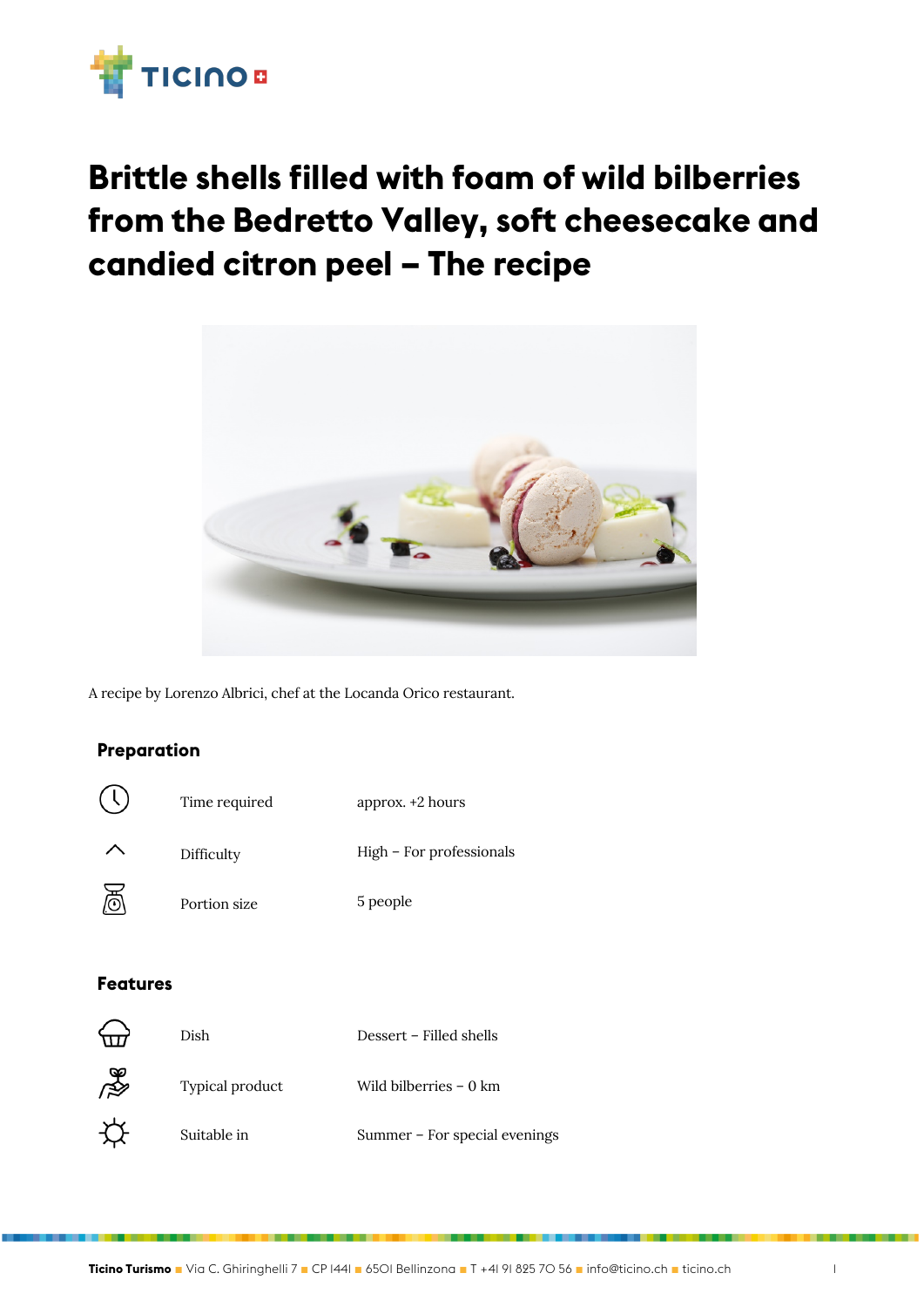

## INGREDIENTS

| <b>Shells</b>             | $\Box$ 125 g sugar<br>$\Box$ 40 g flour<br>$\Box$ 30 g egg white                                                             |
|---------------------------|------------------------------------------------------------------------------------------------------------------------------|
| <b>Bilberry</b><br>mousse | 250 g cooked bilberry pulp<br>$\Box$ 120 g sugar<br>$\Box$ 150 ml water<br>$\Box$ 4 gelatin sheets<br>$\Box$ 500 ml cream    |
| <b>Cheesecake</b>         | 200 g cream cheese<br>1/2 vanilla pod<br>$\Box$<br>$\Box$ 40 g icing sugar<br>$\Box$ 50 ml cream<br>Q.<br>2.5 gelatin sheets |

 $\overline{\phantom{a}}$